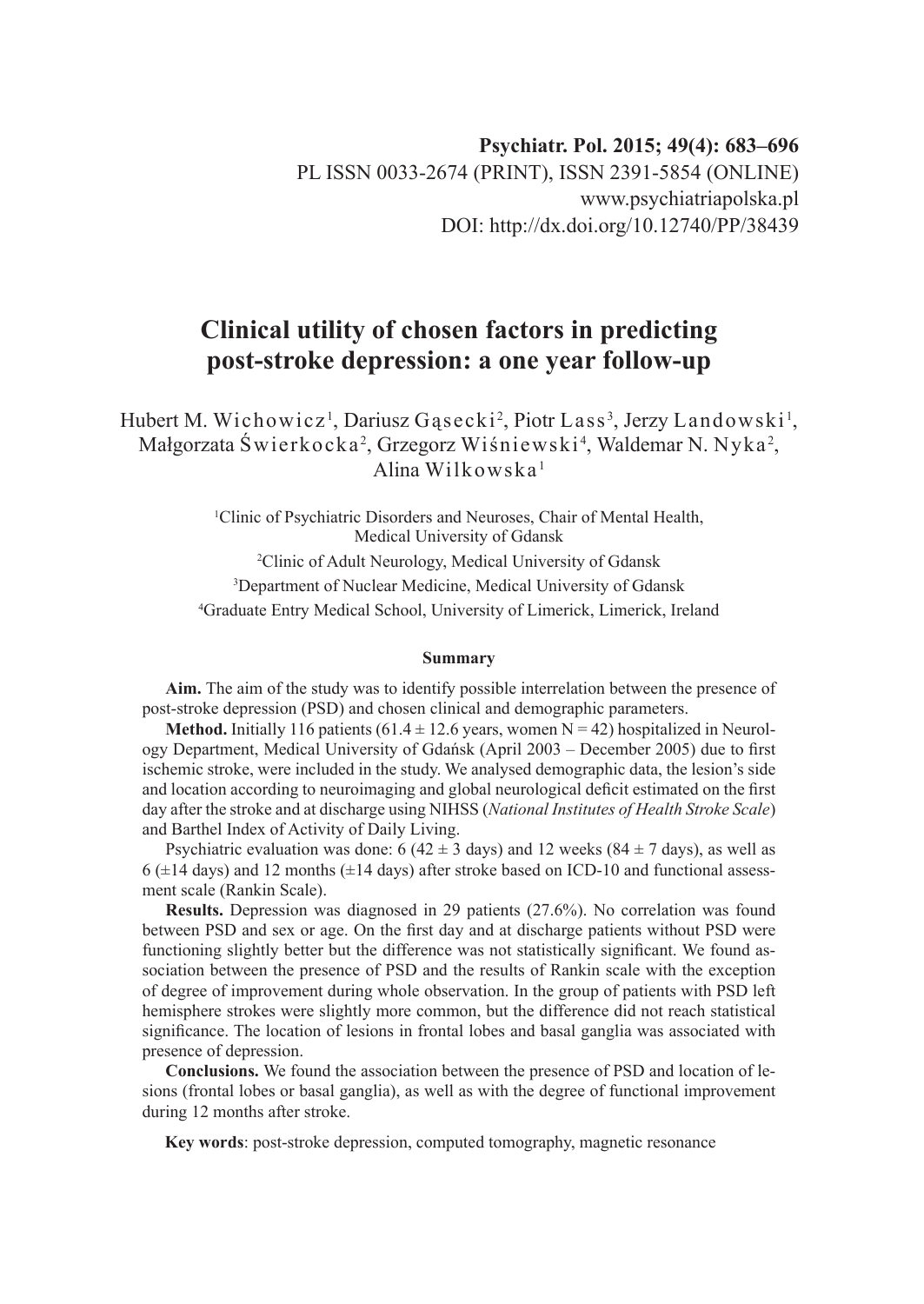#### **Introduction**

Identifying group with higher risk of post-stroke depression (PSD) among patients after stroke would definitely allow more effective prevention and earlier treatment [1, 2]. According to meta-analysis by Hackett and Anderson published in 2005, 87 factors can be distinguished and all of them deserve further evaluation. Present studies regarding risk factors for PSD suggest that only three of them are well established: the level of functioning, severity of stroke and presence of cognitive impairment. Loneliness and luck of social support can also have some prognostic value [3]. Five years later Robinson and Spelletta in their review of studies on PSD conducted during last 20 years came to similar conclusions (MEDLINE and PubMed, 2,905 results) [4]. The newest meta-analysis published in 2013 showed the same results, adding two factors: anxiety and depression in medical history [5].

The most discussed risk factor for post-stroke depression is hypothesis connecting left hemisphere stroke with PSD. Starting in 1984 Robinson et al. tried to prove that left hemisphere stroke, especially localized in frontal lobe is associated with higher risk of PSD [4, 6–8]. However, most of the studies, including based on large number of patients or meta-analyses, did not confirm this hypothesis [9–14].

Only few Polish papers examined frequency of depression after stroke and risk factors. In the first one, a hospital-based sample of 72 stroke patients was followed up for 6 months after stroke, 46% of them had depression diagnosed by Zung Scale [15]. In 2007 J. Białkowska and B. Idzikowska observed 67 rehabilitation-based patients for 9 months, 10 patients suffered from depressions assessed using Geriatric Depression Scale (GDS); prognostic factors were not assessed [16].

Cognitive functions and side of lesion were most frequently examined potential risk factors in Poland. Nowakowska et al. in 2009 examined cognitive functions in 52 patients and in 50% of them the authors recognised sever depressive symptoms (using Beck Depression Inventory, BDI), correlating with left hemisphere lesion, but not with cognitive dysfunction. The authors highlight that all the included patients with stroke had right hemiparesis and some of them had also symptoms of aphasia which was connected with their worse somatic condition [17]. Borkowska et al. included 42 patients with stroke and found worse cognitive functioning in cases of left hemisphere lesion which correlated with the presence of depression diagnosed using Hamilton Depression Rating Scale [18]. Sienkiewicz-Jarosz et al. used GDS, the radio of PSD as 82/242. A relation between depression and gender, age, lesion location was not confirmed in the study. Only a relation with socioeconomic factors was confirmed [19].

Polish researchers prefer to use self-report questionnaires or clinical scales than diagnostic criteria of classification systems. Pękala and Sobów, in the meta-analysis of 44 English-language papers, showed that the value of those 3 systems differ depending on type of population [20]. To our best knowledge it is the first Polish paper using classifica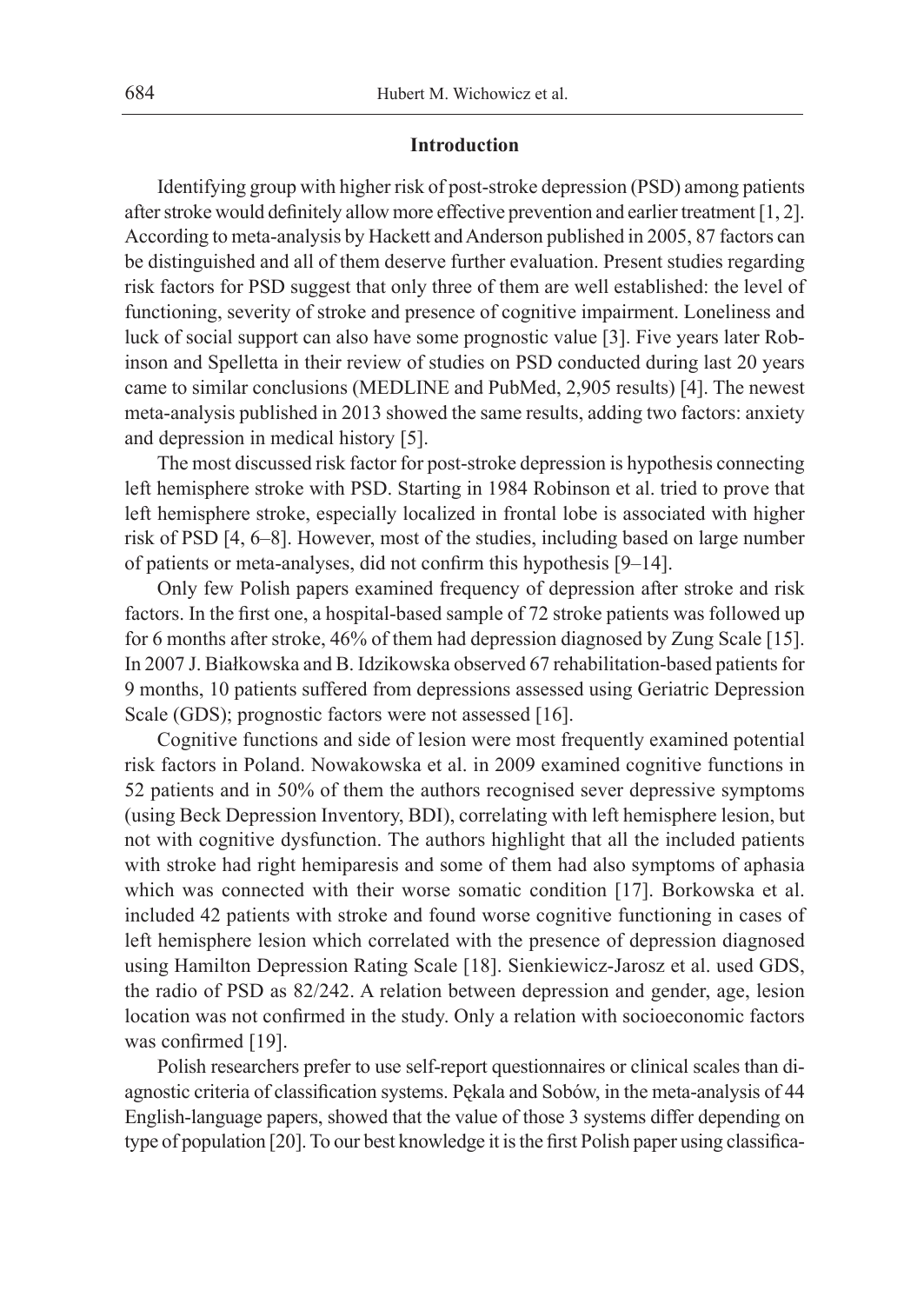tion system, till now correlation between PSD and functional state has not been examined before. Also it is the second Polish paper examining population above 100 people [19].

#### **Aim**

The aim of this study was to investigate the possible relation between the presence of PSD and chosen clinical and demographic parameters.

The following hypotheses were tested:

- 1. Selected demographic parameters (female gender, older age of onset) and global neurological deficit after stroke are associated with higher risk of depression.
- 2. The functioning of patients with PSD is worse compared to patients without PSD.
- 3. Lesions located in left hemisphere and frontal brain are associated with higher risk of developing depression during 12 months after stroke.

#### **Material**

The study group included patients hospitalised between April 2003 and December 2005 at the Department of Neurology of Medical University of Gdansk due to first ischemic brain stroke (referred to as "stroke" further in this paper). According to the definition of stroke the symptoms had to be present for at least 24 hours [21]. The presence, character and location of the lesion were confirmed by computed tomography (CT) and/or magnetic resonance imaging (MRI). Cases of transient ischemic attacks (TIA), haemorrhage strokes and one case of stroke-like symptoms which turned out to be a glioma were excluded. All patients received written information about the study and gave their oral consent. 116 patients were included in the study (mean age was 61.4  $\pm$  12.6 years, range: 24–89 years). There were 42 females (36.2%, 66.5  $\pm$  14.0, 29–89 years) and 74 males (63.8%, 58.5  $\pm$  10.7, 24–80 years) in the study group. This study was approved by Ethical Committee for Research Projects at Medical University of Gdansk. Partial results have been published before [22–24].

### **Method**

At the time of stroke the following data have been recorded:

- 1. Gender, age of onset, medical history of psychiatric disorders;
- 2. The location of brain lesion (side and place according to sagittal plane) according to neuroimaging (CT, MRI);
- 3. Global neurological deficit assessed twice: during first 24 hours after stroke and about 14 days after stroke i.e. at the time of discharge from the department of neurology or transfer to a rehabilitation centre. The deficit was evaluated with the use of National Institutes of Health Stroke Scale (NIHSS) and Barthel Index of Activity of Daily Living (BI).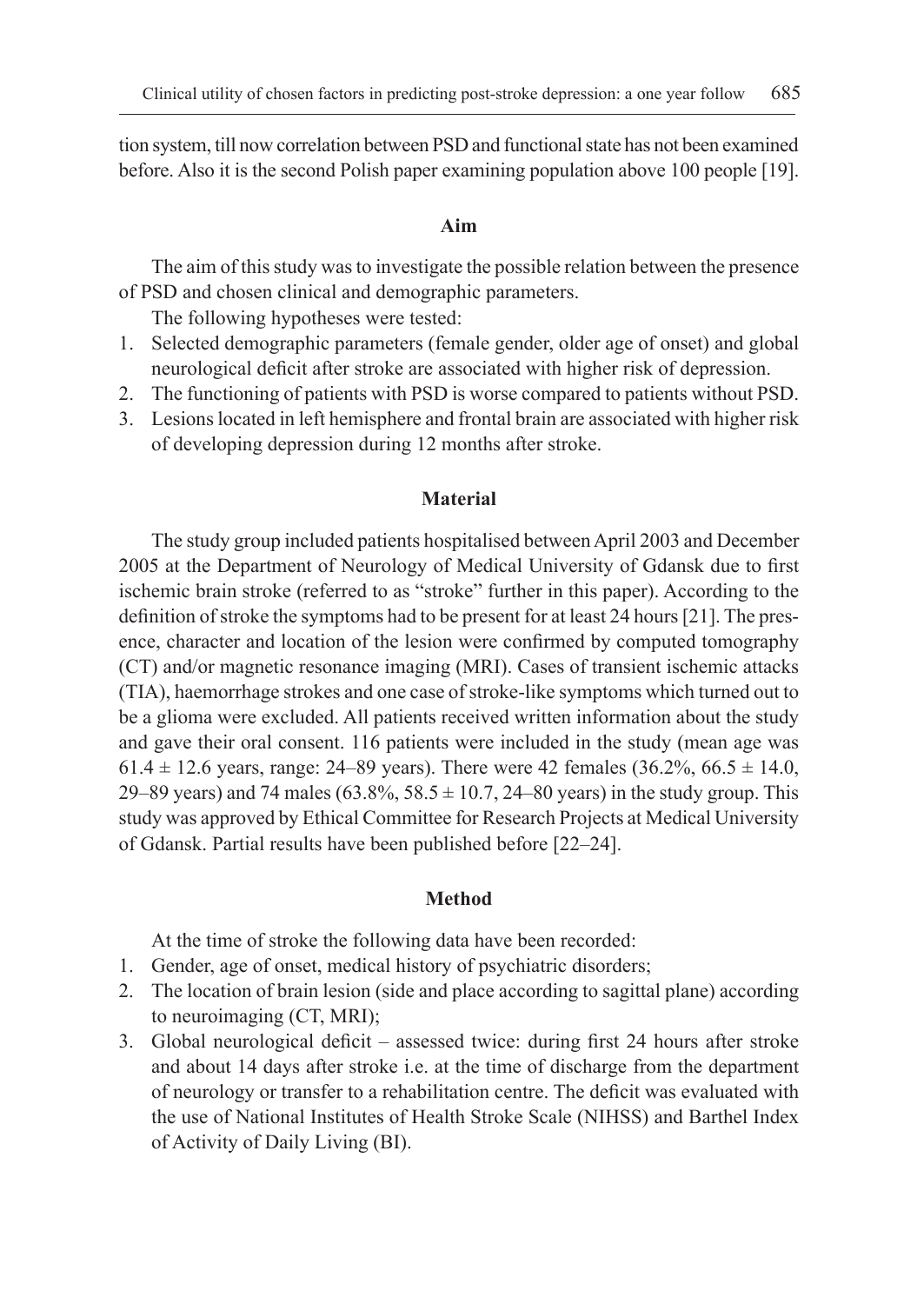NIHSS is a tool used in objective assessment of impairment caused by stroke (level of consciousness, performance of commends, speech, elements of neurological examinations etc.). Range from: 0 (no stroke symptoms) to maximum possible score 42 [25].The Barthel Index is used to measure performance in activities of daily living such as: grooming, getting dressed, eating etc. First version scored from 0 (completely dependent) to 20 (completely independent) was used [26].

Psychiatric evaluation was done (H.M.W.):  $6(42 \pm 3 \text{ days})$ , 12 weeks  $(84 \pm 7 \text{ days})$ and 6 ( $\pm$  14 days) and 12 months ( $\pm$ 14 days) after stroke. If patients or their relatives asked there was a possibility of pre-schedule an appointment.

Depression diagnosis was set according to ICD-10 criteria, also Hamilton Rating Scale for Depression (HRSD) was used. Additionally, Modified Rankin Scale was used to assess the level of functioning. It is a simple, short scale for measuring the degree of disability. The scale runs from perfect health without symptoms (0), through no significant disability (carrying out all usual activities), slight, moderate, moderately severe disability to severe disability (5), with necessity of constant nursing care [27].

Excluding criteria at the later phase of the study were:

- 1. Lack of consent for psychiatric evaluation from the patients or their closest relatives;
- 2. Occurrence of additional serious medical condition which could be associated with developing depression like: second stroke, myocardial infarction occurring at the period of observation, newly diagnosed or relapsed neoplasm;
- 3. Lost track of the patient or his death.

Five patients died before the first evaluation. 6 patients (1 with diffused neoplastic disease, 3 withdrew their consent, 2 in severe psychosomatic condition precluding ICD-10 diagnosis). Finally 105 patients were included, another 4 were excluded from CT/MRI results analysis as they were either both-handed or left-handed.

For statistical analysis Statistica PL version 7.1 was used.

#### **Results**

In 17 cases patients or relatives asked for pre-schedule the appointment, in all cases it took place before the first appointment, in 4 cases PSD was diagnosed. Table 1 contains data concerning the severity and course of PSD during subsequent visits.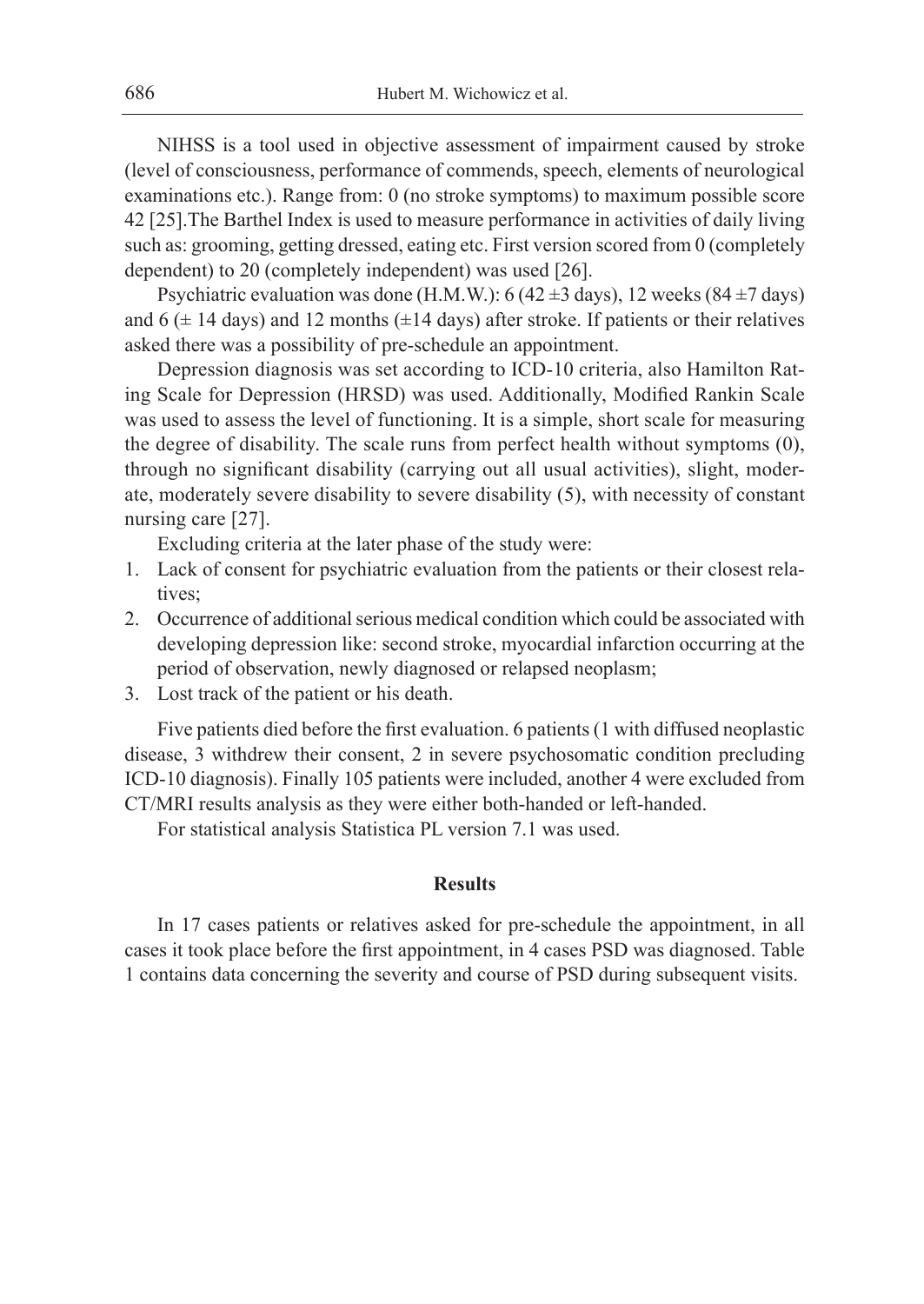|                                                   |          | Visit 1        | Visit 2        | Visit 3        | Visit 4        |
|---------------------------------------------------|----------|----------------|----------------|----------------|----------------|
|                                                   | Mild     | 10             | 11             | 10             |                |
| Number of cases                                   | Moderate | 12             | 4              |                |                |
|                                                   | Severe   | 2              |                |                |                |
| New cases                                         |          | $24*$          |                |                |                |
| Improvement (with respect to the preceding visit) |          |                | 9              | 5              | 8              |
| Worsening (with respect to the preceding visit)   |          |                |                |                |                |
|                                                   | $PSD(+)$ | $17.0 \pm 6.8$ | $11.1 \pm 5.2$ | $10.5 \pm 5.4$ | $10.1 \pm 5.9$ |
| HDRS mean value $\pm$ standard deviation          | $PSD(-)$ | $6.6 \pm 5.2$  | $5.2 \pm 4.7$  | $4.7 \pm 5.1$  | $3.3 \pm 3.1$  |

Table 1. **Prevalence and severity of PSD during subsequent visits**

\*4 cases of pre-schedule appointments

The vast majority of cases of depression (83%) had onset during the first 3 months after stroke, then there were few cases of milder severity. Treatment was offered to all patients with depression, 27 (93%) patients agreed for treatment. Following agents were prescribed: sertraline (respectively:  $N = 11$ ), paroxetine (8), fluoxetine (3), mianserin (3), citalopram (1) and fluvoxamine (1). 83% patients suffering from PSD had full antidepressant therapy; three patients (sertraline 2, paroxetine 1) without full compliance (data from relatives).

No statistically significant difference was found in gender (Yates'  $\chi^2$ :  $\chi^2$  = 0.292;  $df = 1$ ;  $p = 0.589$  and age (PSD (+) 61.3  $\pm$  10.0 vs. PSD (-) 60.3  $\pm$  13.3 years). Three patients (2 females) were diagnosed with depression before. In none of these cases preventive treatment was used. Two patients suffered from epilepsy (both of them were males), one of them used antiepileptic drugs. Another 2 patients developed epilepsy after stroke. Possible effect of excluding them would be minimal; therefore they were included in the final statistical analysis.

We did not confirm statistically significant influence of clinical status of patients (BI and NIHSS administered on the day of stroke and at discharge) on developing post-stroke depression. Patients without PSD, however, functioned slightly better on the day of stroke and at discharge (Table 2). Notice that NIHSS and BI have opposite ratings. The worse clinical state is associated with higher NIHSS and lower BI score.

|          | Day of stroke  |                | Day of discharge |                |  |
|----------|----------------|----------------|------------------|----------------|--|
| Scales:  | <b>NIHSS</b>   | BI             | <b>NIHSS</b>     | BI             |  |
| $PSD(+)$ | $10.4 \pm 6.2$ | $8.1 \pm 8.4$  | $4.9 \pm 4.6$    | $11.3 \pm 8.5$ |  |
| $PSD(-)$ | $8.4 \pm 6.1$  | $11.5 \pm 8.0$ | $4.2 \pm 4.7$    | $13.8 \pm 7.8$ |  |
| D        | 0.112          | 0.079          | 0.258            | 0.183          |  |

Table 2. **The values (mean ± standard deviation) describing neurological deficit and level of functioning on the day of stroke and at discharge (14 days after stroke)**

P: Mann-Whitney U test PSD(-) vs. PSD(+)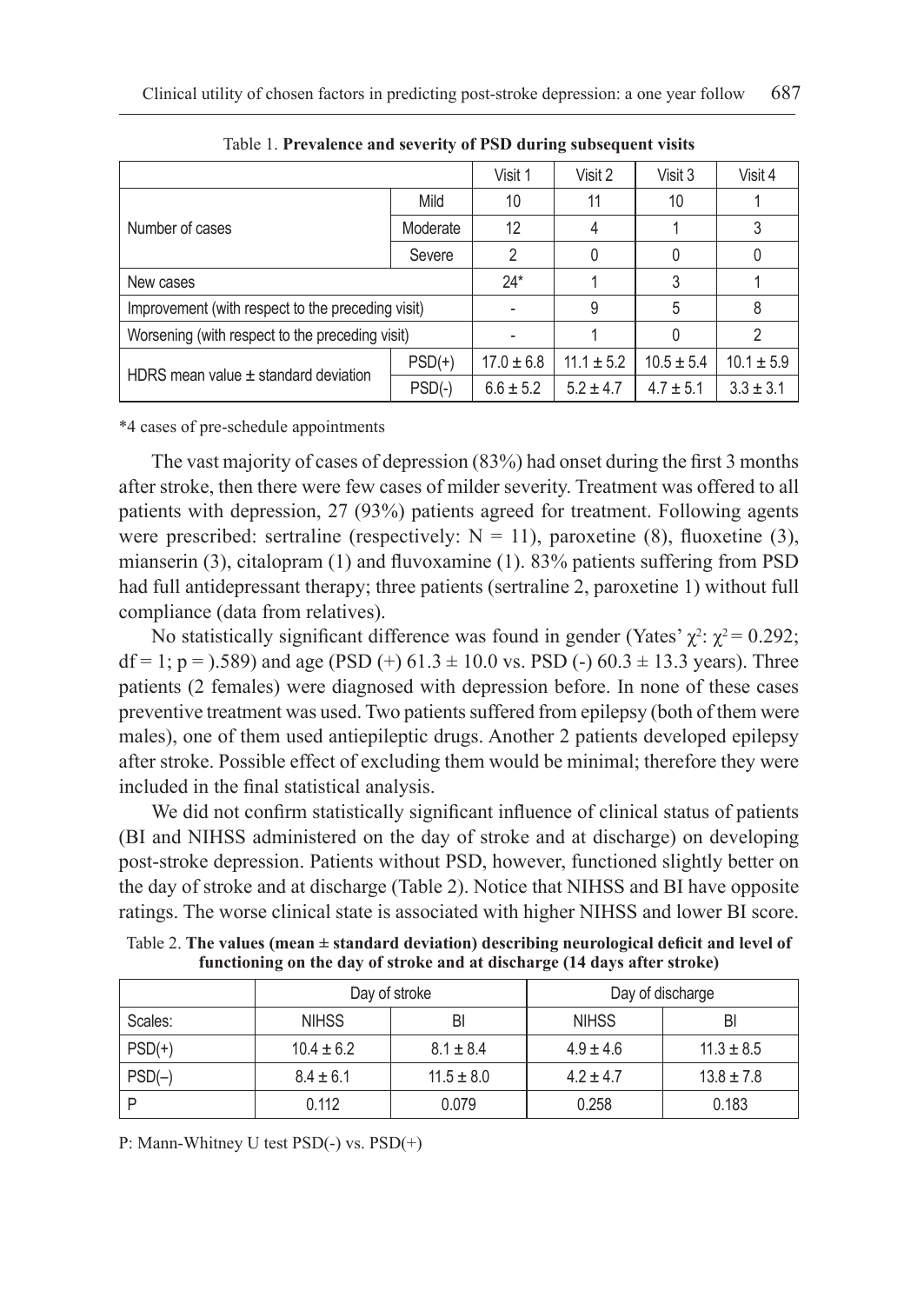Clear association was found between the presence of PSD and Rankin Scale ratings during 12 months of observation. However, the difference in rating between first and last visit (degree of improvement) was independent of the presence of PSD (Table 3).

Table 3. **The level of functioning (mean ± standard deviation) according to Rankin scale during 12 months of observation and degree of improvement in both groups PSD(-) and PSD(+)**

|                                  | $PSD(-)$        | $PSD(+)$        | D     |
|----------------------------------|-----------------|-----------------|-------|
| Visit 1                          | $2.4 \pm 1.3$   | $3.3 \pm 1.1$   | 0.006 |
| Visit 2                          | $1.9 \pm 1.3$   | $2.6 \pm 1.1$   | 0.021 |
| Visit 3                          | $1.8 \pm 1.3$   | $2.5 \pm 1.1$   | 0.022 |
| Visit 4                          | $1.7 \pm 1.2$   | $2.5 \pm 1.2$   | 0.017 |
| Diference between visits 1 and 4 | $0.81 \pm 0.73$ | $0.77 \pm 1.07$ | 0.646 |

P: Mann-Whitney U test PSD(-) vs. PSD(+)

Examining the relationship between PSD and stroke side, we initially compared the functional state during the year of observation between: left-, right – and both side strokes. No significant association was found between the side of lesion and maximum rating in Rankin scale recorded during 12 months of prospective observation (Kruskal-Wallis test:  $H = 4.204$ ;  $df = 2$ ;  $p = 0.122$ , without detailed presentation of result). Therefore, our patients were not a group charged with more severe course of left hemisphere stroke, such as in the cited study by Nowakowska et al. [17].

In the group of patients with depression left-hemisphere strokes were slightly more prevalent (Table 4). However, the percentage was not large enough to cause statistically significant difference in distribution on estimated level of significance (Pearson's  $\chi^2$ :  $\chi^2$  = 1.753; df = 2; p = 0.208, for the whole table;  $\chi^2$  = 1.746; df = 1; p = 0.093 lefthemisphere stokes vs. others; one-tailed test).

| Side of stroke lesion | Left hemisphere | Right hemisphere | Both sides  | Total |
|-----------------------|-----------------|------------------|-------------|-------|
| $PSD(-)$              | 42 (66.6%)      | 22(78.6%)        | $8(80.0\%)$ | 72    |
| $PSD(+)$              | 21 (33.3%)      | 6(21.4%)         | $2(20.0\%)$ | 29    |
| Total                 | 63 (100%)       | 28 (100%)        | 10 (100%)   | 101   |

Table 4. Presence of PSD and the side of stroke lesion  $(N = 101)$ 

Table 5 contains number of patients with depression and location of stroke lesion (more often lesions) according to sagittal plane.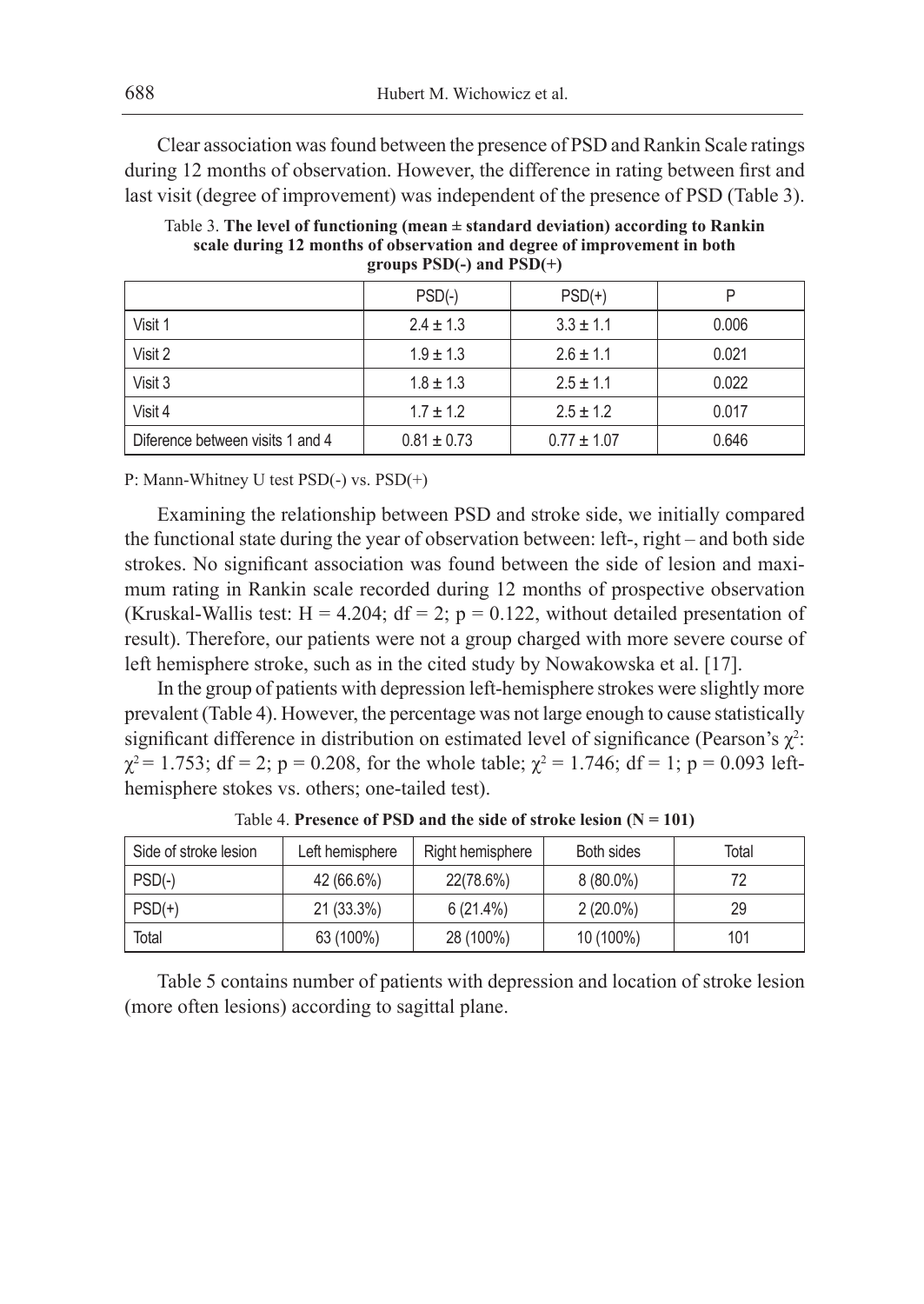|                             | Number of patients in the group $N$ (%) |                        |              |                 |          |       |
|-----------------------------|-----------------------------------------|------------------------|--------------|-----------------|----------|-------|
|                             | PSD(-). N=72                            |                        | PSD(+). N=29 |                 | $\chi^2$ | P     |
|                             | With lesions                            | <b>Without lesions</b> | With lesions | Without lesions |          |       |
| <b>Frontal lobes</b>        | 23                                      | 49                     | 18           | 11              | 7.780    | 0.005 |
|                             | $(31.9\%)$                              | $(68.1\%)$             | $(62.1\%)$   | $(37.9\%)$      |          |       |
|                             | 27                                      | 45                     | 13           | 16              | 0.464    | 0.496 |
| Temporal lobes              | (37.5%)                                 | (62.5%)                | $(44.8\%)$   | $(55.2\%)$      |          |       |
| Occipital lobes†            | 23                                      | 49                     | 7            | 22              | 0.287    | 0.592 |
|                             | $(31.9\%)$                              | $(68.1\%)$             | $(24.1\%)$   | $(75.9\%)$      |          |       |
| Parietal lobes              | 26                                      | 46                     | 12           | 17              | 0.244    | 0.621 |
|                             | $(36.1\%)$                              | $(63.9\%)$             | $(41.4\%)$   | $(58.6\%)$      |          |       |
| Basal ganglia <sup>+</sup>  | 19                                      | 53                     | 15           | 14              | 4.862    | 0.027 |
|                             | $(26.4\%)$                              | $(73.6\%)$             | (51.7%)      | (48.3%)         |          |       |
| Thalamus ††                 | 4                                       | 68                     | $\Omega$     | 29              |          | 0.322 |
|                             | $(5.6\%)$                               | (94.4%)                | $(0\%)$      | $(100\%)$       |          |       |
| Cerebellum/<br>Brainstem †† |                                         | 71                     |              | 28              |          | 0.494 |
|                             | $(1.4\%)$                               | $(98.6\%)$             | $(3.4\%)$    | $(96.6\%)$      |          |       |

#### Table 5. **The presence of PSD and the location of stroke lesion in certain brain structures**  according to sagittal plane  $(N = 101)$ , the percentage concern number of patients **from PSD(+) and PSD(-) subgroups**

P: Pearson's  $\chi^2$  test with the exception of: †  $\chi^2$  test with Yates' correction, †† Fisher's exact test two-tailed

Lesions located in frontal brain and basal ganglia in CT/MRI were associated with more frequent presence of depression. Including the side of lesion as an additional variable to data from Table 5 did not increase the p value.

#### **Discussion**

This study is 1-year prospective observation based on acute inpatient sample sample after first ischemic stroke, without additional inclusion criteria. Methodology is similar to Italian study DESTRO, though there is a slight difference (DESTRO: the last visit after 2 years, presence of haemorrhagic strokes, although only 10%) [28]. Recently similar methodology was used by Belgians, in the first paper which presented PSD ratio during three months of observation after stroke (28.1%) [29].

It is suggested that the highest percentage of PSD in stroke survivors is presented in rehabilitation-based samples, and the lowest in population based samples [30]. 27.6% of patients were identified as suffering from PSD. Our results are consistent with metaanalyses (Robinson: 16–47% [31], Hackett et al.: 1/3 [32]). Our result, places in the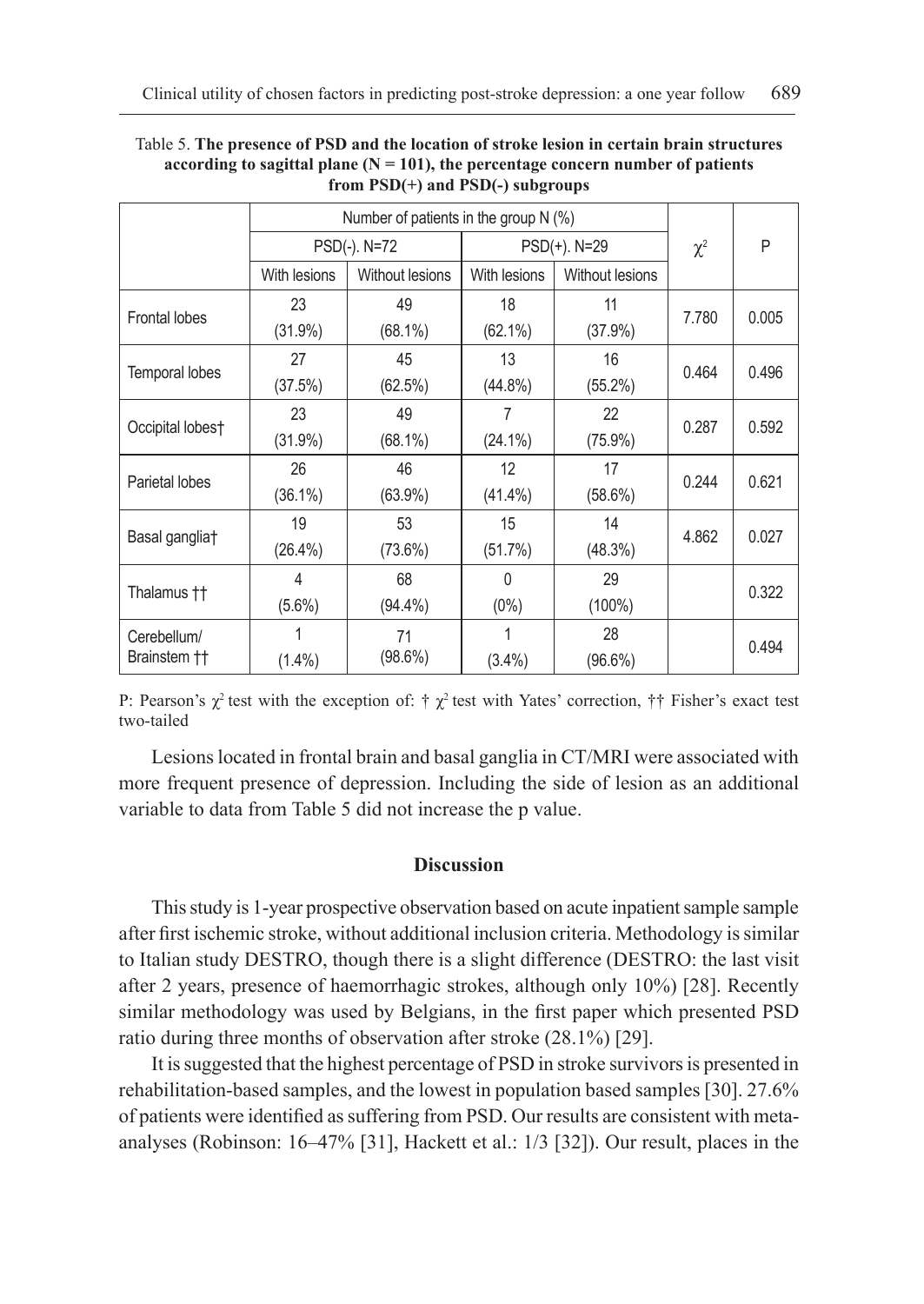middle of suggested values, matches up with this rule and are consistent with another research citied here [28, 29, 33–35].

PSD may potentially start in different period after stroke and depending on period of onset may be connected with different risk factors [30]. Åström et al. found that in one of the first papers concerning PSD ( $N = 80$ , 3-years observation). The most important predictors of immediate major depression were: left frontal lobe lesion, dysphasia, and living alone, therefore both biological and psychosocial factors. In 3<sup>rd</sup> month after stroke, a psychosocial factor: dependence in activities of daily living became the most important predictor. Next the role of psychosocial factors increased till 3 years after stroke, when biological factor (cerebral atrophy) again gained in importance. The highest prevalence of PSD (31%) was during first 3 months after stroke and after one year half of them was in remission [33]. Data from patients registered in the South London Stroke Register (1995–2009, N = 4022, 15-years observation) also reported onset of PSD within 1 year after stroke, mostly within 3 months. The authors pointed dynamic course of PSD, after 1 year most of depressive patient recovered, but there was a high risk of recurrence [34]. DESTRO ( $N = 1064$ ) similarly reported that 80% of PSD onsets took place within 3 months after stroke [28]. By contrast, the Sunnybrook Stroke Study ( $N = 436$ ) reported stable rate of depression during 1 year observation [35], alike the meta-analysis by Ayerba at al [5]. The last one completely omitted treatment. Our study confirms data about early onset of the most PSD episodes. Within 6 weeks 24/29 episodes were started, then the number of new episodes was small, not proper to analysis. We also confirm tendency to improvement in patient's mental condition.

Gender (female) initially was seen as a factor of PSD, similarly to "primary" affective disorder. But early data did not confirm this theory [33, 36], moreover, lack of women predominance was suggested as a proof of etiological difference of PSD [37]. Meta-analyses based on the largest number of patients also did not confirm gender as a risk factor [3, 4]. But recently again a lot of papers were published, where this relation was reported [38, 39], moreover, meta-analysis of 24 papers (1995–2012) also suggested this correlation [40]. Our results do not confirm this, gender is not a risk factor, as well as age, for the results are also inconsistent.

As far as two consecutive factors: the degree of physical impairment and stroke severity (both confirmed by meta-analyses [3–5]), our study confirmed that only the first one is associated with PSD. The second one: severity of stroke (understood as global neurological deficit) which was evaluated on the day of stroke and at discharge turns out to be worse in the group of patients who developed PSD later (NIHSS, BI), but the difference was not statistically significant.

The result regarding degree of functional improvement can be surprising. Degree of improvement measured with Rankin Scale in the group with PSD was only 5% lower (not significant) compared to the group without depression. It seems contrary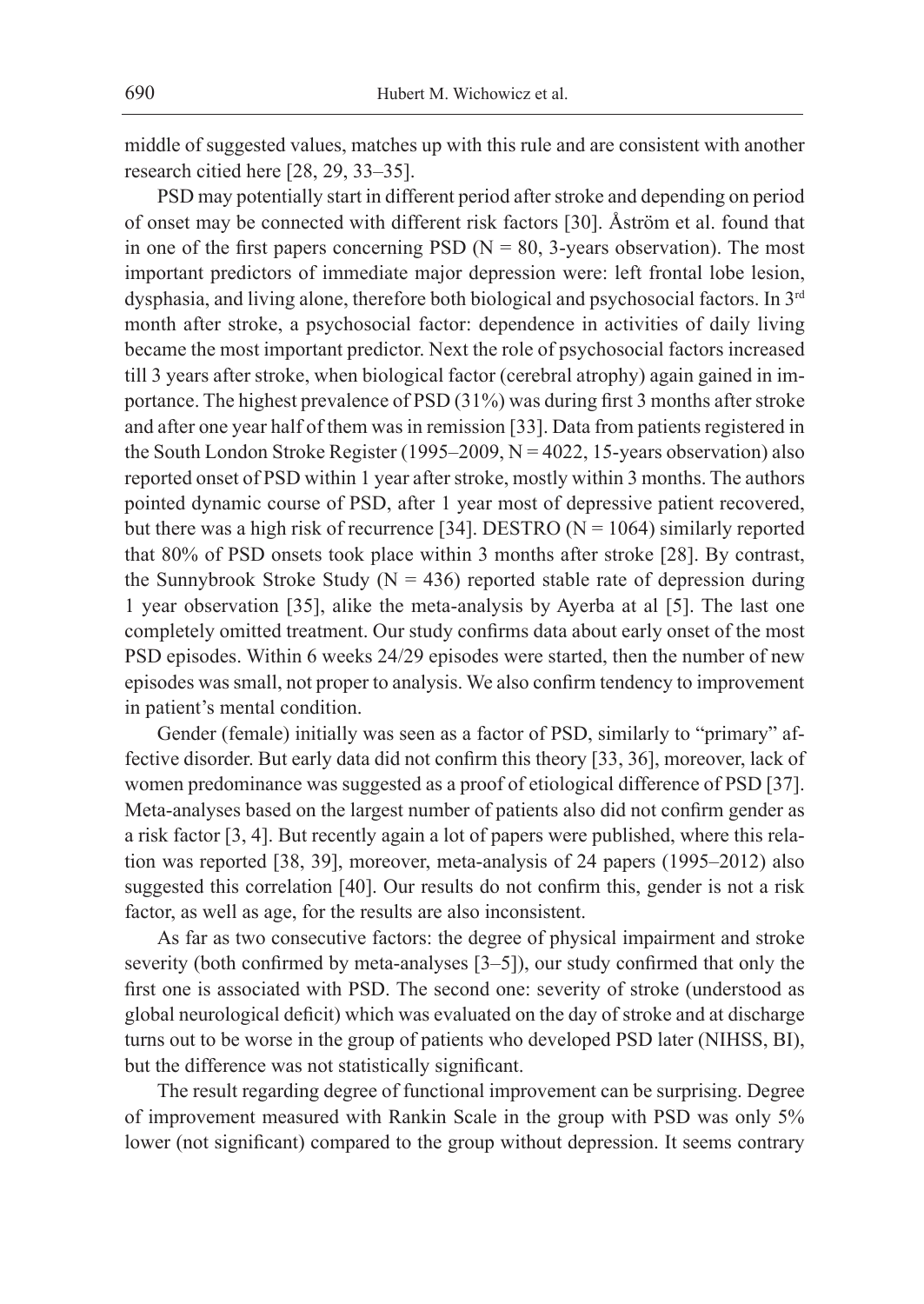to robust evidence concerning negative effect of PSD on rehabilitation [35, 41–44] and even survival [45]. However, we should keep in mind that majority of patients were treated with relevant doses of antidepressants and psychiatric condition improved in most cases. Not only the number of patients suffering from PSD decreased from 24 (visit 1) to 5 (last visit), but also severity of depression in the remaining group decreased significantly (Table 1). This result suggests that treatment of PSD can increase chances for functional improvement comparable to the improvement observed in subjects without depression.

Side location and PSD is a problem with few meta-analyses, with contradictory results. Chronologically: Agrell and Dehlin (1994, 25 studies) and Singh et al. (1998, 12 studies) in their meta-analyses showed that a slightly higher number of reports indicate a higher incidence of PSD in left-side strokes [9, 12]; The most frequently cited meta-analysis by Carson et al. (2000, 35 studies) did not demonstrate the existence of correlation between side of stroke and PSD or sometimes suggested correlation with the distance from the sagittal plane [11]; Narushima et al. (2003, from potentially 356 studies, only 14 (sic!) were included) proved the existence of correlation between leftside stroke and PSD; Bhogal et al. (2004, 26 studies) also proved this correlation, but only regarding hospitalised population [7, 10]. Yu et al. (2004,  $N=$  3668, 52 studies) showed low correlation with right hemisphere stroke. Authors point out the bias of most studies: exclusion of patients with speech dysfunction, and thus with left-side strokes [14]. The newest one: Wei et al.  $(2014, N = 5,507, 43$  studies) again showed low correlation with right hemisphere stroke, but only for patients with onset at acute phase [13]

To summarize, the results of published studies suggest that if there is any correlation between the left side of the stroke lesion and PSD, it is very weak and usually does not reach statistical significance. Our results support this observation.

In this study location of stroke lesions in the frontal lobes and basal ganglia is more common in people with PSD. Many studied refer to the frontal lobes as the structure import in pathology of PSD, some previously mentioned meta-analysis discuss it (e.g. [4, 11]). In the presented study significance of damage of these structures in PSD was confirmed.

Frontal areas are connected to basal ganglia which are considered to be a part of the structures and circuits associated with mood. The role of their damage in the pathogenesis of PSD is still outside the mainstream of research on the significance of the location of stroke lesions. However, already meta-analysis by Bhogal et al. from 2004 suggested a correlation between left basal ganglia lesions and PSD, quoting 3 early publications [10]. It should be emphasized that all these works have investigated the occurrence of depression short after stroke (up to 2 months), as described in this paper, the majority of cases of depression occurred in the period up to 3 months after the cerebral incident. Additionally, in 2004 Finnish paper reported on the importance of damage to the basal ganglia in PSD. Using MRI, he reported a significant role of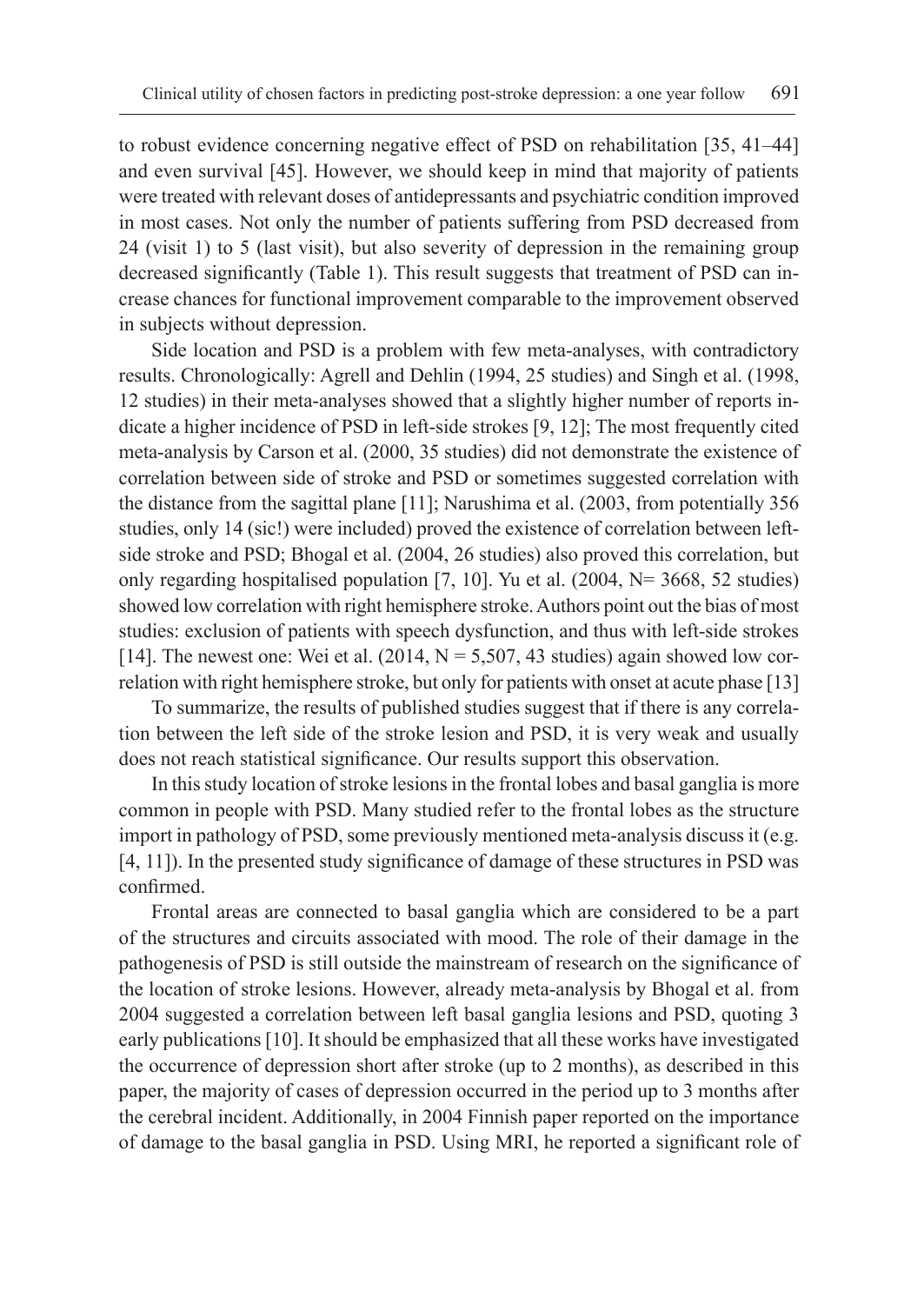damage to deep structures in the later occurrence of PSD, also within 3 months after stroke (odds ratio  $OR = 7.2$ ), highlighting the increasingly important of left-sided lesions. In the commentary, the authors emphasize the role of disruption of frontosubcortical connections [46].

In 2007 Japanese researchers, on the basis of their clinical material ( $N = 126$  with PSD/243), came up with the concept of two dimensions of PSD (affective and apathetic) and basal ganglia damage was associated with apathetic depression [47]. Six years later, they described another 149 cases of PSD, where again the location of changes in the basal ganglia correlated with apathetic depression [48]. The importance of any location of injury to a development of apathy as an isolated symptom of stroke was not confirmed by so far the only meta-analysis of this symptom (19 studies,  $N = 2,221$ ) [49]. The presented material confirms a statistically significant higher number of people with basal ganglia lesions among patients with PSD.

#### Methodological limitations

- 1. In the case of PSD the problem is not lack, but excess of studies. The used methodology is often incomparable, and sometimes even the results are completely contradictory. In addition, a large number of co-factors is potentially worth examining. Each study must have some limitations, because it is practically impossible to analyse even all the most important factors in a single study.
- 2. Many clinical data have been omitted here. The most important is the lack of volumetric assessment of the lesion and not taking into account in the initial state diseases potentially resulting in depression, such as ischemic heart disease. The data associated with the time between the stroke and the beginning of PSD have not been analysed.

The first limitation resulted from the conduct of the study. Initially, patients were diagnosed according to the procedure adopted in the Department of Neurology, partly by CT partly by MRI, therefore it was difficult to collect standardized data. For the second it is sporadic to meet stroke patient with unloaded condition. Over 90% of patients showed at least one component of the metabolic syndrome, the severity of atherosclerotic lesions in this group was high, with a potential risk for an episode of depression. Analysis of the data on the time range between stroke and the beginning of PSD has been skipped due to the small number of cases (only 5) in which depression occurred in a period longer than 3 months after the stroke.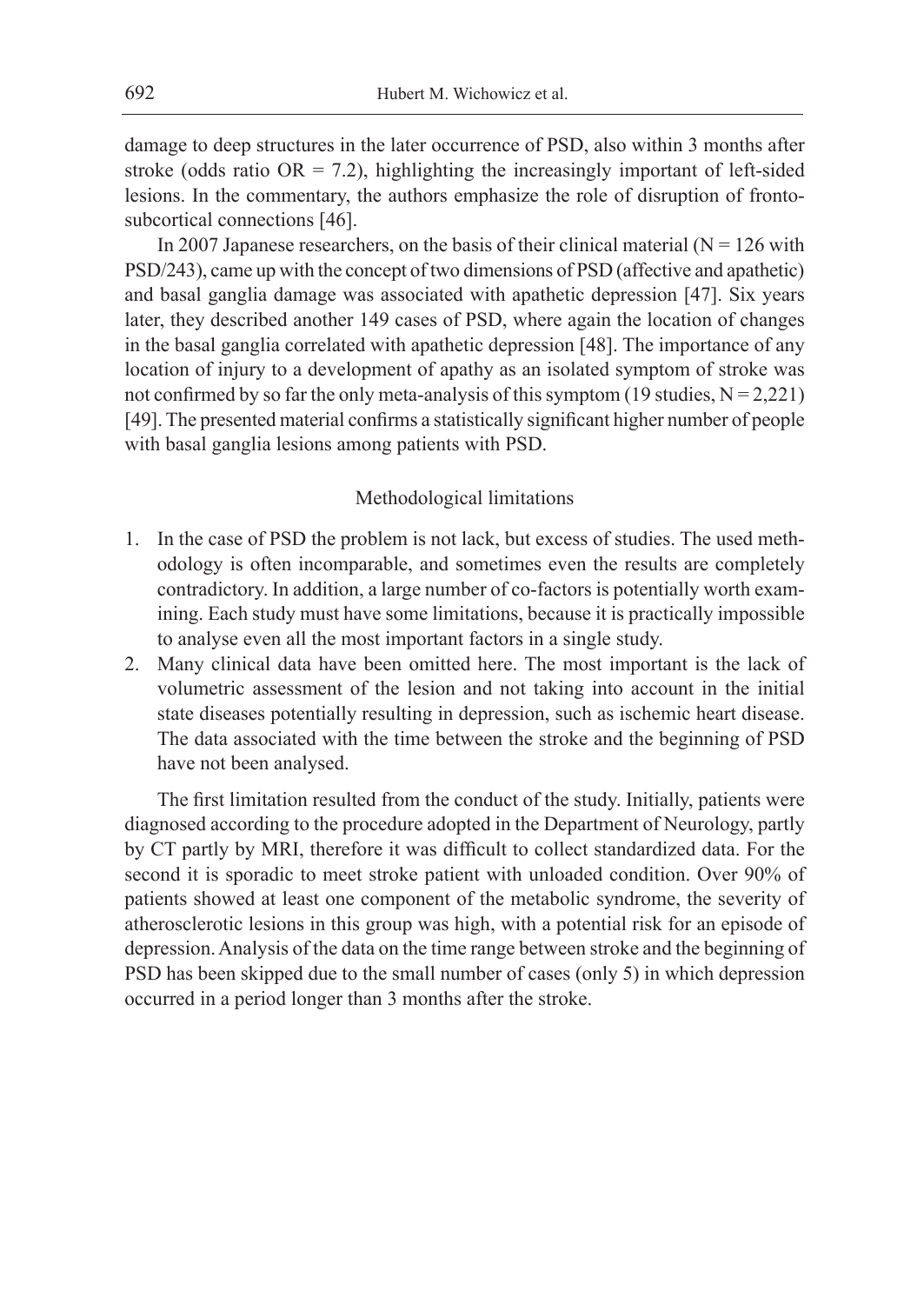### **Conclusions**

- 1. The level of global neurological deficit at the time of stroke as well as patient's gender and age of onset did not relate significantly to increased risk of post-stroke depression.
- 2. Patients with post-stroke depression are characterised with worse functioning after stroke.
- 3. Location of stroke lesion in the frontal part of the brain (frontal lobes) or deep brain structures (basal ganglia) is associated with higher risk of depressive episode during the first year after stroke. No statistically significant association was found between left-hemisphere stroke and a presence of post-stroke depression.

## **References**

- 1. Iovieno N, Tedeschini E, Ameral VE, Rigatelli M, Papakostas GI. *Antidepressants for major depressive disorder in patients with a co-morbid axis-III disorder: a meta-analysis of patient characteristics and placebo response rates in randomized controlled trials*. Int. Clin. Psychoph armacol. 2011; 26: 69–74.
- 2. Flaster M, Sharma A, Rao M. *Poststroke depression: a review emphasizing the role of prophylactic treatment and synergy with treatment for motor recovery*. Top Stroke Rehabil. 2013; 20(2): 139**–**510.
- 3. Hackett ML, Anderson CS. *Predictors of depression after stroke: A systematic review of observational studies*. Stroke 2005; 36: 2296–2301.
- 4. Robinson RG, Spalletta G. *Poststroke depression: a review*. Can. J. Psychiatry 2010; 55: 341–349. 5. Ayerbe L, Ayis S, Wolfe CD, Rudd AG. *Natural history, predictors and outcomes of depression after stroke: systematic review and meta-analysis*. Br. J. Psychiatry 2013; 202(1): 14**–**21.
- 5. Robinson RG, Shoemaker WJ, Schlumpf M, Valk T, Bloom FE. *Effect of experimental cerebral infarction in rat on catecholamines and behaviour*. Nature 1975; 255: 332–334.
- 6. Narushima K, Kosier JT, Robinson RG. *A reappraisal of poststroke depression, intra and*
- 7. *inter-hemispheric lesion location using metaanalysis*. J. Neuropsychiatry Clin. Neurosci. 2003; 15: 422–430.
- 8. Robinson RG, Kubos KL, Starr LB, Rao K, Price TR. *Mood disorders in stroke patients: importance of location of lesion*. Brain 1984; 107: 81–93.
- 9. Agrell B, Dehlin O. *Depression in stroke patients with left and right hemisphere lesions: a study in geriatric rehabilitation in-patients*. Aging Clin. Exp. Res. 1994; 6: 49–56.
- 10. Bhogal SK, Teasell R, Foley N, Speechley M. *Lesion location and post-stroke depression. Systematic review of the methodological limitation in the literature*. Stroke 2004; 35: 794–802.
- 11. Carson AJ, MacHale S, Allen K, Lawrie SM, Dennis M, House A. et al. *Depression after stroke and lesion location: a systematic review*. Lancet 2000; 356: 122–126.
- 12. Singh A, Herrmann N, Black SE. *The importance of lesion location in post-stroke depression: a critical review*. Can. J. Psychiatry 1998; 43: 921–927.
- 13. Wei N, Yong W, Li X, Zhou Y, Deng M, Zhu H. et al. *Post-stroke depression and lesion location: a systematic review*. J. Neurol. 2015; 262(1): 81–90.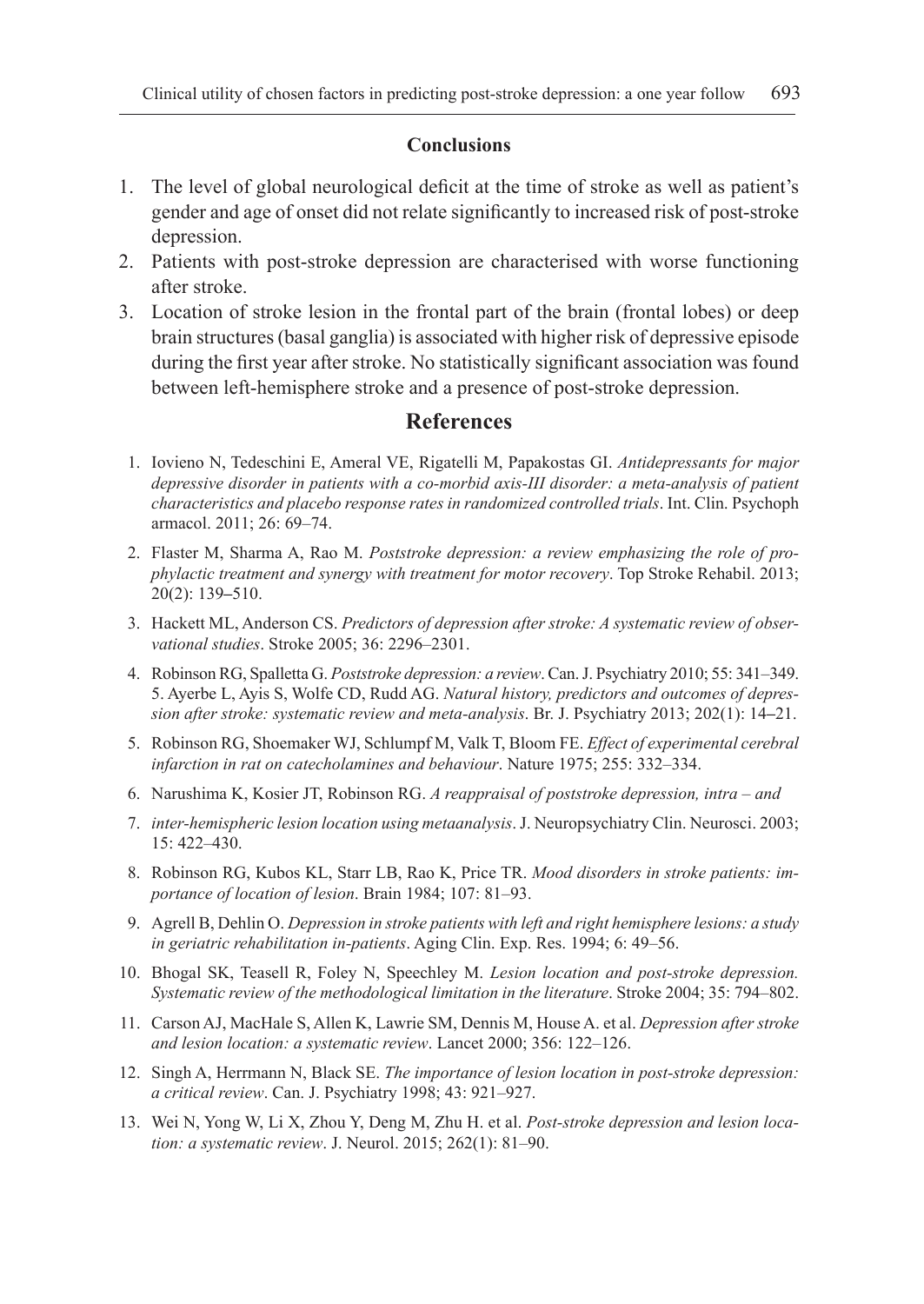- 14. Yu L, Liu CK, Chen JW, Wang SY, Wu YH, Yu SH. *Relationship between post-stroke depression and lesion location: a meta-analysis*. Kaohsiung J. Med. Sci. 2004; 20: 372–380.
- 15. Jaracz J, Kozubski W. *Quality of life in stroke patients*. Acta Neurol. Scand. 2003; 107: 324–329.
- 16. Białkowska J, Idzikowska B. *Ocena występowania zespołów depresyjnych u chorych po udarze mózgu w oddziale rehabilitacyjnym*. Rocz. Med. 2007; 1: 49–52.
- 17. Nowakowska K, Adamiak G, Jabłkowska K, Lewandowska A, Stetkiewicz A, Borkowska A. *Deficyty poznawcze i zaburzenia depresyjne u chorych po udarze mózgu*. Post. Psychiatr. Neurol. 2009; 18: 255–262.
- 18. Borkowska A, Warwas I, Wiłkość M, Dróżdż W. *Neuropsychologiczna ocena dysfunkcji poznawczych w depresji po udarze mózgu*. Psychiatria 2007; 4(2): 39–44.
- 19. Sienkiewicz-Jarosz H, Milewska D, Bochyńska A, Chełmniak A, Dworek N, Kasprzyk K. et al. *Predictors of depressive symptoms in patients with stroke – a three-month follow-up*. Neurol. Neurochir. Pol. 2010; 44(1): 13–20.
- 20. Pękala K, Sobów T. *Rodzaj narzędzi diagnostycznych a rozpoznanie depresji poudarowej*. Post. Psychiatr. Neurol. 2012; 21(1): 23–30.
- 21. World Health Organization. *Recommendations on stroke prevention, diagnosis, and therapy. Report of the WHO Task Force on Stroke and other Cerebrovascular Disorders*. Stroke 1989; 20: 1407–1431.
- 22. Wichowicz H, Gąsecki D, Landowski J, Lass P, Nyka WM, Kozera G. *Ocena wartości wybranych parametrów udaru, ze szczególnym uwzględnieniem asymetrii przepływu mózgowego krwi mierzonego metodą SPECT, jako czynników prognostycznych wystąpienia depresji poudarowej*. Psychiatr. Pol. 2006; 40(3): 539–550.
- 23. Wichowicz H, Gąsecki D, Landowski J, Lass P, Nyka WM, Świerkocka-Miastkowska M. *Depresja poudarowa u pacjentów leczonych w Klinice Neurologii Dorosłych Akademii Medycznej w Gdańsku*. Ann. Acad. Med. Gedan. 2004; 34: 329–339.
- 24. Wichowicz H, Gąsecki D, Landowski J, Nyka WM, Kozera G, Cubała WJ. *Regional celebral blood flow (SPECT) asymmetry as a prognostic factor for post-stroke depression: a preliminary observation*. Neurol. Psychiatr. Brain Res. 2006; 13: 165–167.
- 25. Adams HP Jr, Davis MD. *Baseline NIH Stroke Scale score strongly predicts outcome after stroke: A report of the Trial of Org 10172 in Acute Stroke Treatment (TOAST)*. Neurology 1999; 53: 126–131.
- 26. Mahoney FI, Barthel DW. *Functional evaluation: The Barthel Index*. Md. State Med. J. 1965; 14: 61–65.
- 27. van Swieten JC, Koudstaal PJ, Visser MC, Schouten HJ, van Gijn J. *Interobserver agreement for the assessment of handicap in stroke patients*. Stroke 1988; 19: 604–607.
- 28. Paolucci S, Gandolfo C, Provinciali L, Torta R, Toso V, DESTRO Study Group. *The Italian multicenter observational study on post-stroke depression (DESTRO)*. J. Neurol. 2006; 253: 556–562.
- 29. De Ryck A, Brouns R, Fransen E, Geurden M, Van Gestel G, Wilssens I. et al. *A prospective study on the prevalence and risk factors of poststroke depression*. Cerebrovasc. Dis. Extra 2013; 3(1): 1**–**13.
- 30. Whyte EM, Mulsant BH. *Post stroke depression: Epidemiology, pathophysiology, and biological treatment*. Biol. Psychiatry 2002; 52: 253–264.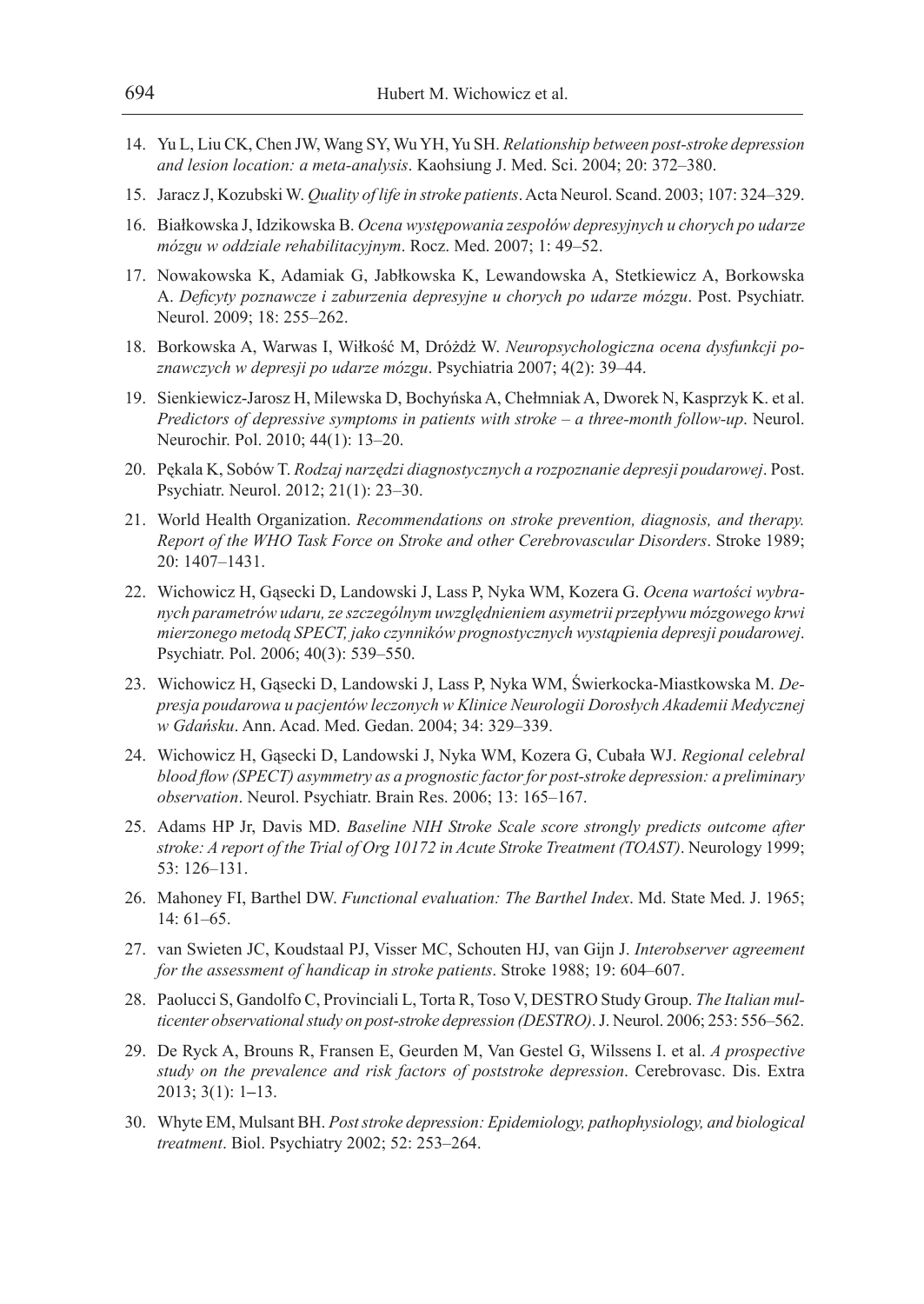- 31. Robinson RG. *Poststroke depression: prevalence, diagnosis, treatment and disease progression*. Biol. Psychiatry 2003; 54: 376–387.
- 32. Hackett ML, Yapa C, Parag V, Anderson CS. *Frequency of depression after stroke: A systematic review of observational studies*. Stroke 2005; 36: 1330–1340.
- 33. Åström M, Adolfsson R, Asplund K. *Major depression in stroke patients. A 3-year longitudinal study*. Stroke 1993; 24: 976–982.
- 34. Ayerbe L, Ayis S. *The natural history of depression up to 15 years after stroke: the South London Stroke Register*. Stroke 2013; 44(4): 1105**–**1110.
- 35. Hermann N, Black SE, Lawrence J, Szekely C, Szalai JP, The Sunnybrook Stroke Study. *A prospective study of depressive symptoms and functional outcome*. Stroke 1998; 29: 618–624.
- 36. Berg A, Palomäki H, Lehtihalmes M, Lönnqvist J, Kaste M. *Poststroke depression: an 18-month follow-up*. Stroke 2003; 34: 138–143.
- 37. Aben I, Verhey F, Honig A, Lodder J, Lousberg R, Maes M. *Research into the specifity of depression after stroke: a review on an unresolved iss*ue. Prog. Neuropsychopharmacol. Biol. Psychiatry 2001; 25: 671–689.
- 38. Alajbegovic A, Djelilovic-Vranic J, Nakicevic A, Todorovic L, Tiric-Campara M. *Post stroke depression*. Med. Arch. 2014; 68(1): 47**–**50.
- 39. Broomfield NM, Quinn TJ, Abdul-Rahim AH, Walters MR, Evans JJ. *Depression and anxiety symptoms post-stroke/TIA: prevalence and associations in cross-sectional data from a regional stroke registry*. BMC Neurol. 2014; 14: 198.
- 40. De Ryck A, Brouns R, Geurden M, Elseviers M, De Deyn PP, Engelborghs S. *Risk factors for poststroke depression: identification of inconsistencies based on a systematic review*. J. Geriatr. Psychiatry Neurol. 2014; 27(3): 147**–**158.
- 41. Pan JH, Song XY, Lee SY, Kwok T. *Longitudinal analysis of quality of life for stroke survivors using latent curve models*. Stroke 2008; 39(10): 2795–2802.
- 42. Paolucci S, Antonucci G, Pratesi L, Traballesi M, Grasso MG, Lubich S. *Poststroke depression and its role in rehabilitation of inpatients*. Arch. Phys. Med. Rehabil. 1999; 80: 985–990.
- 43. Parikh RM, Robinson RG, Lipsey JR, Starkstein SE, Fedoroff JP, Price TR. *The impact of poststroke depression on recovery in activities of daily living over a 2-year follow up*. Arch. Neurol. 1990; 47: 785–789.
- 44. Sinyor D, Amato P, Kaloupek DG, Becker R, Goldenberg M, Coopersmith H. *Post-stroke depression: relationship to functional impairment, coping strategies, and rehabilitation outcome*. Stroke 1986; 17: 1102–1107.
- 45. Bartoli F, Lillia N, Lax A, Crocamo C, Mantero V, Carrà G. et al. *Depression after stroke and risk of mortality: a systematic review and meta-analysis*. Stroke Res. Treat. 2013: 2013: 862978.
- 46. Vataja R, Leppävuori A, Pohjasvaara T, Mäntylä R, Aronen HJ, Salonen O. et al. *Poststroke depression and lesion location revisited*. J. Neuropsychiatry Clin. Neurosci. 2004; 16: 156–162.
- 47. Hama S, Yamashita H, Shigenobu M, Watanabe A, Hiramoto K, Kurisu K. et al. *Post-stroke affective or apathetic depression and lesion location: left frontal lobe and bilateral basal ganglia*. Int. J. Geriatr. Psychiatry 2007; 22(10): 1046–1051.